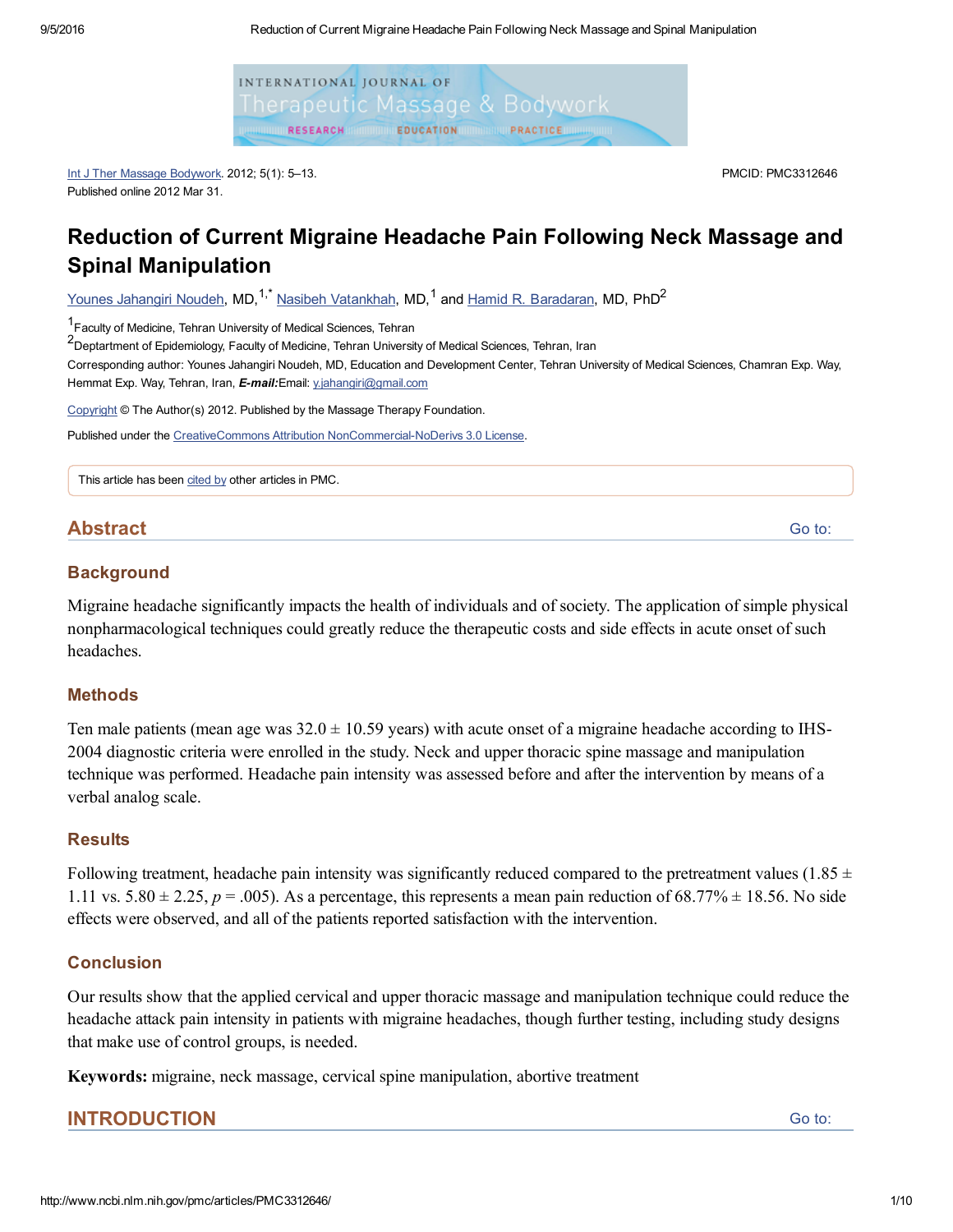Migraine is one of the most common disorders in general and in neurological practice. The one-year prevalence is approximately 10% and varies little worldwide<sup>([1\)](#page-7-0)</sup>. Societal costs associated with migraine are high, with recent estimates of €27 billion in Europe<sup>([2\)](#page-7-1)</sup> and \$13 billion to \$17 billion in the United States annually<sup>([3\)](#page-7-2)</sup>. Acute migraine attacks can be treated with simple or combination analgesics or triptans  $(4)$  $(4)$ . However, not all attacks respond to acute treatment. Some patients with migraine have contraindications to triptans such as vascular diseases<sup>([5\)](#page-8-1)</sup> or pregnancy<sup>([6\)](#page-8-2)</sup>, and triptans are not effective or approved during the aura phase of a migraine attack<sup>([7\)](#page-8-3)</sup>. On the other hand, of the total annual cost associated with migraine and its treatment, roughly one tenth (\$1.5 billion) goes to medication, with triptans accounting for the majority of this amount  $(\$1.18 \text{ billion})^{(\underline{3})}$ .

International Headache Society (IHS) has recently defined the term medication overuse headache (MOH) to describe daily or near daily (chronic) headache that occurs after the regular intake (overuse) of any kind of antiheadache or antimigraine drug. This is a growing problem worldwide<sup>([8\)](#page-8-4)</sup>. A retrospective study analyzed MOH in an US headache center over a period of 15 years<sup>(2)</sup>. Interestingly, the proportion of patients with a MOH remained fairly stable over time (1990: 64% of all cases; 2005: 59.3% of all cases). However, the profile of the overused medications changed drastically. In 1990, triptans were not used in migraine therapy at all. Fifteen years later, the relative frequency of probable triptan overuse headache had increased from 0% to 21.6%. Additionally, the relative frequency increased for simple analgesics (from 8.8% to 31.8%) and combinations of acute medications (from 9.8% to 22.7%). In contrast, a significant decrease in the relative frequency could be observed for ergotamine overuse headache (from 18.6% to 0%). This retrospective study supported that MOH remains an important medical problem, although the medication profile changed over the years. The treatment of choice for MOH is abrupt drug withdrawal, and most patients improve after discontinuing regular drug intake $(\frac{8}{2})$  $(\frac{8}{2})$  $(\frac{8}{2})$ . Consequently, nonpharmacological treatments with lower costs and safer effects are needed to manage migraine headaches.

The efficacy of massage and manual therapy in prevention of migraine headaches has already been demonstrated in some studies  $\frac{(10,11)}{100}$  $\frac{(10,11)}{100}$  $\frac{(10,11)}{100}$  $\frac{(10,11)}{100}$ . However, there is no evidence supporting or refuting the use of spinal manipulative treatment (SMT) as an abortive treatment for headaches  $(12)$  $(12)$ . Piovesan et al.  $(13)$  $(13)$  $(13)$  reported a case of migraine-attack pain reduction in response to massage over the greater occipital nerve territory. Another study demonstrated that the inclusion of manual techniques like osteopathic manipulative treatment (OMT) in a treatment regimen for patients with migraine headache may lower the cost of the treatment regimen  $\frac{(14)}{2}$  $\frac{(14)}{2}$  $\frac{(14)}{2}$ .

It has been suggested that SMT may activate the diffuse descending pain inhibitory system, whose neurons are located in the periaqueductal grey matter  $\frac{(15)}{2}$  $\frac{(15)}{2}$  $\frac{(15)}{2}$ . On the other hand, modest but significant elevations in plasma betaendorphin levels have been found 5 minutes after cervical SMT. The disruption of pain–spasm–pain cycle is another proposed mechanism through which SMT could improve headache acute pain  $\frac{(16)}{2}$  $\frac{(16)}{2}$  $\frac{(16)}{2}$ .

Vascular, neuronal, and neurovascular hypotheses have been put forth as the basic mechanism for migraines. The first two hypotheses propose a pure vascular or neuronal basis of migraine headaches  $(17)$  $(17)$ . However, in 20th century, Moskowitz $\left(\frac{18}{18}\right)$  $\left(\frac{18}{18}\right)$  $\left(\frac{18}{18}\right)$  unified these hypotheses into one neurovascular hypothesis that involves the role of trigeminovascular system of the brain in the basic mechanism of migraine headaches. This hypothesis could also explain the migraines aura phase and its symptoms. Whatever the basic etiology of migraine headaches, the crucial role of the periaqueductal grey matter in the inhibition of nociceptive sensations of head and face has been established $\frac{(19)}{19}$  $\frac{(19)}{19}$  $\frac{(19)}{19}$ . Therefore, it seems that spinal manipulative therapy could inhibit painful sensation during a migraine headache attack through multiple mechanisms.

The objective of our study is to evaluate the efficacy of a simple neck massage plus manipulation technique in the reduction of pain intensity in acute migraine attacks.

# METHODS

# Patient Selection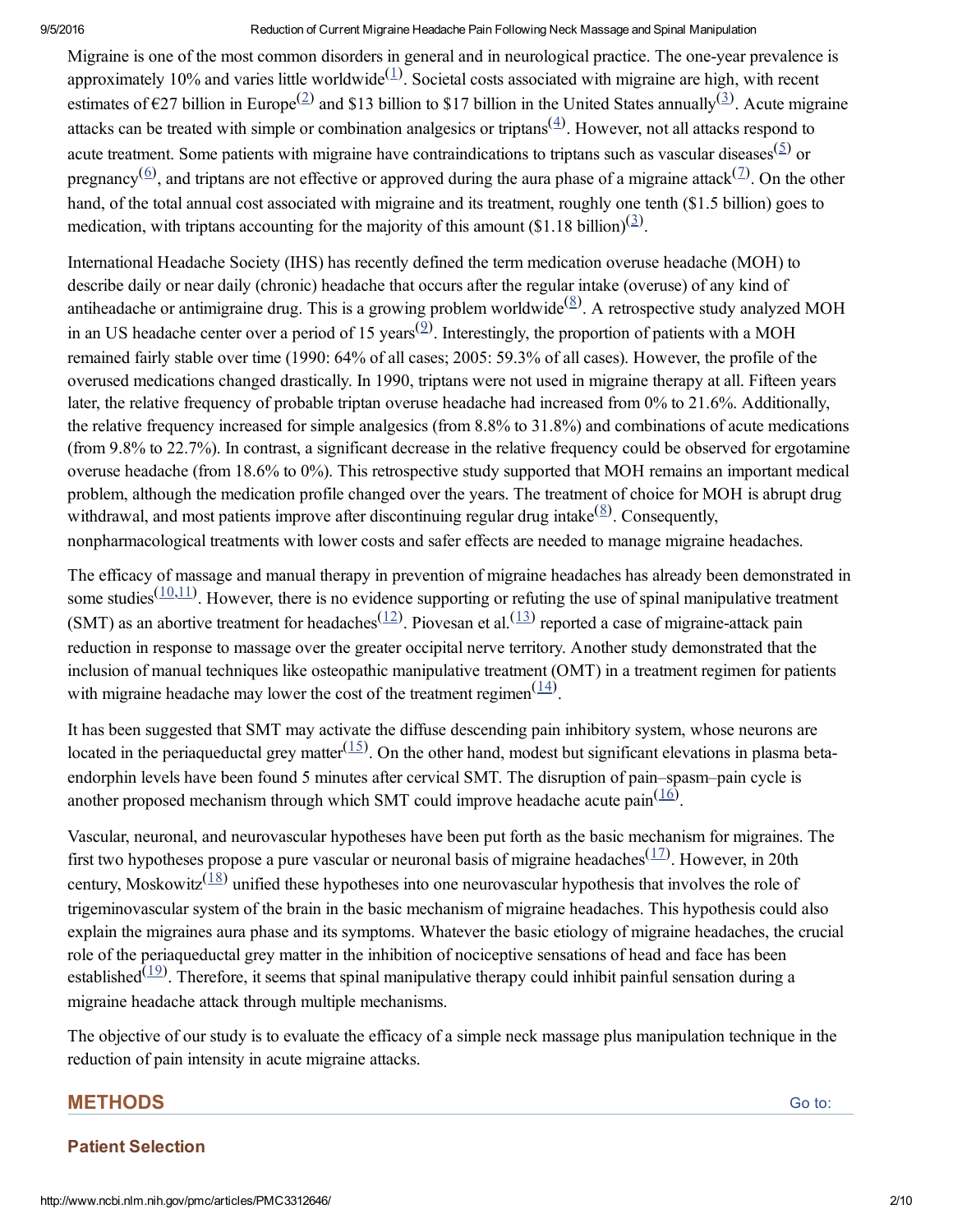The study population consisted of a census of all 18–65 years of old subjects referred to our clinic with the complaint of a migraine headache attack. We excluded persons with a high probability of secondary cause for the headache at the initial evaluation, persons with any chronic systemic involvement, persons unwilling or unable to undergo the cervical and thoracic spinal manipulations because of any skeletal disorder, and persons who would have had difficulty giving reliable data because of a mental disorder. Finally, we included 10 male subjects with an episode of migraine headache in our study. Their mean age was  $32.0 \pm 10.59$  years. Seven subjects were referred for migraine without aura attack, while the other three were referred for an episode of migraine with aura.

# Headache Diagnosis

One headache specialist accomplished the diagnosis of present headache onset for each subject using International Criteria for Diagnosis of Headaches (ICHD-IIR1)<sup>([20\)](#page-8-16)</sup>. The diagnostic criteria for migraines according to ICHD-IIR1 are as follows:

Migraine Without Aura (MWO):

- 1. At least five attacks fulfilling criteria B–D.
- 2. Headache attacks lasting 4–72 hours (untreated or unsuccessfully treated)
- 3. Headache has at least two of the following characteristics:
	- a. Unilateral location
	- b. Pulsating quality
	- c. Moderate or severe pain intensity
	- d. Aggravation by or causing avoidance of routine physical activity (eg, walking or climbing stairs)
- 4. During headache at least one of the following:
	- a. Nausea and/or vomiting
	- b. Photophobia and phonophobia
- 5. Not attributed to another disorder

# Migraine With Aura (MWA):

- 1. At least 2 attacks fulfilling criterion B
- 2. Migraine aura fulfilling criteria B and C for one of the subforms 1.2.1–1.2.6
- 3. Not attributed to another disorder

Comment: the aura is the complex of neurological symptoms that occurs just before or at the onset of migraine headache.

# Pain Score Assessment

The pain intensity of the current headache episode for each subject was assessed at the time of referral just prior to the therapeutic intervention. We used a verbal analog scale to score current headache pain intensity based on a 0 to 10 point scale, where 0 is "no headache pain" and 10 is "the worst possible and excruciating headache that could be imagined". All subjects assessed in a uniform manner.

# Intervention Method

Subjects sat and leaned on the backrest of a chair in a relaxed position with their hands hanged from the sides ( [Figure](http://www.ncbi.nlm.nih.gov/pmc/articles/PMC3312646/figure/f1-ijtmb-5-1-5/) 1). The chair's backrest extended to the upper thorax. The therapist was then standing posterior to the chair with his hands over the patient's shoulder. It took a maximum of 5 minutes to complete the massage and manipulation session. A single general physician who had been trained and approved by the Iranian Association of Yumeiho Therapy performed all interventions.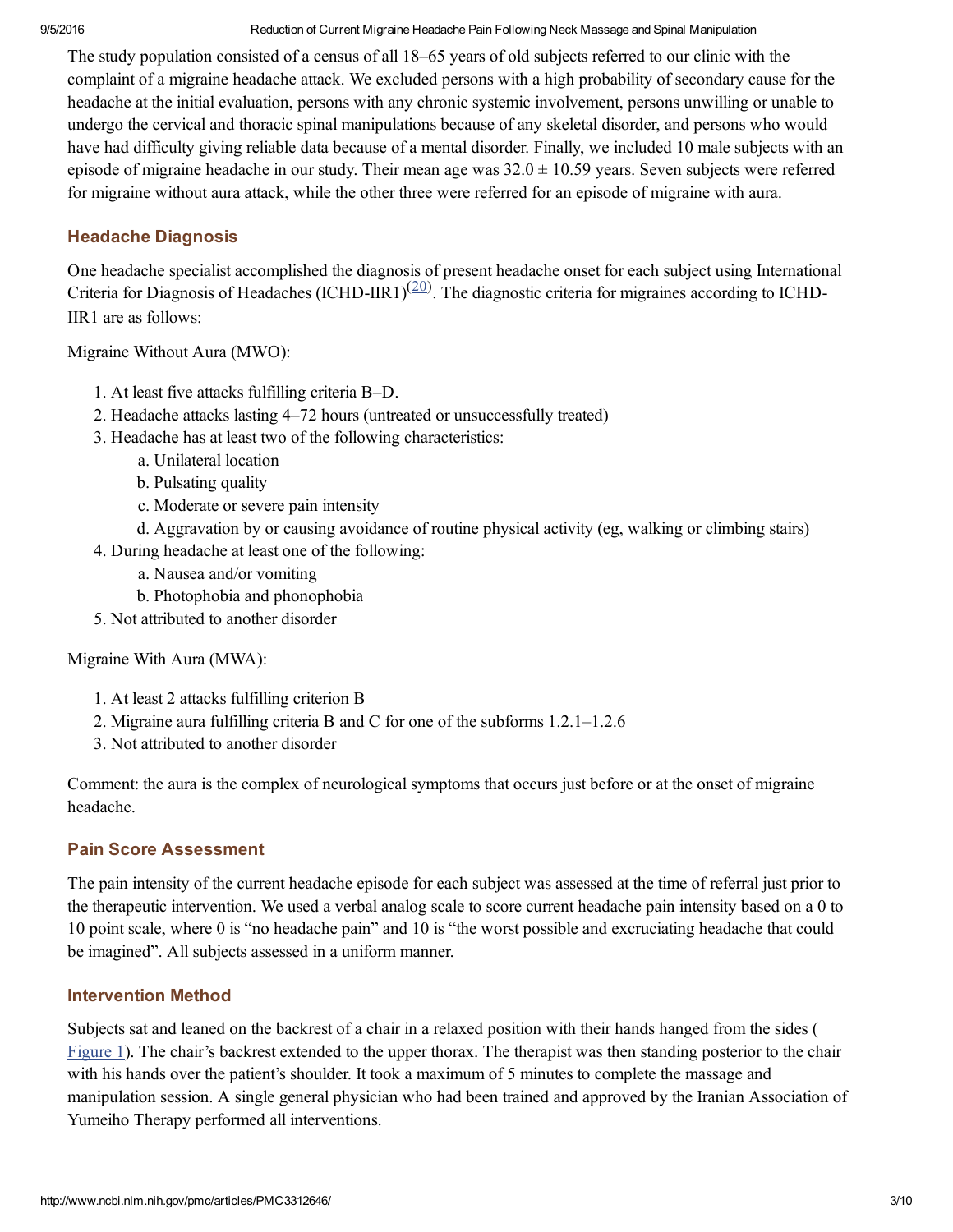

#### [Figure](http://www.ncbi.nlm.nih.gov/pmc/articles/PMC3312646/figure/f1-ijtmb-5-1-5/) 1

The patients were asked to lean on the chair back-rest in a relaxed position with their hands hanging from their sides.

The massage and manipulation sessions consisted of two main steps: the massage and softening step, and the manipulation step. Six successive actions were done through these two main steps. These actions included the massage of the trapezius and the supraspinatus muscles, the massage of the posterior and the lateral neck muscles, the manipulation of the cervical spine, and the manipulation of the upper thoracic spine, respectively.

# Massage and Softening Step

This step involved a simple massage of the trapezius and supraspinatus fibers and the massage and relaxation of the posterior and lateral neck muscles. The therapist used his thumbs to rub gently on and soften the trapezius and supraspinatus fibers. He performed this in a down–upward direction between T3 and C7 vertebrae levels three to five times. In this position, the four fingers of each hand were spread over the patient's shoulder with no pressure ( [Figure](http://www.ncbi.nlm.nih.gov/pmc/articles/PMC3312646/figure/f2-ijtmb-5-1-5/) 2).



# [Figure](http://www.ncbi.nlm.nih.gov/pmc/articles/PMC3312646/figure/f2-ijtmb-5-1-5/) 2

The therapist massaged the trapezius and the supraspinatus fibers in a down– upward and lateral direction between T3 and C7 vertebrae levels three to five times.

For massage and relaxation of the posterior and lateral neck muscles, the therapist stood to the patient's side, put his appropriate hand over the subject's forehead and asked him to rest his head against the therapist's hand ( $Figure 3A$  $Figure 3A$ ). This position released the neck muscles from active contraction and reduced their functional tonus. Then, the therapist drew a dashline with the thumb of his other hand to apply pressure from the neck base to C7 level on 4 to 5 points just adjacent to the vertebral spinous processes ([Figure](http://www.ncbi.nlm.nih.gov/pmc/articles/PMC3312646/figure/f3-ijtmb-5-1-5/) 3B). This action was done three to five times, as well. The therapist continued the cervical relaxation phase with a similar but horizontal stepping on the same side from lateral neck to the spinous processes on 4 to 5 respective points downward ( $Figure 3C$ ). The therapist moved to the other side and took the reverse position to perform the same massages for the other side muscle groups. The therapist's hand was used to massage the contralateral side of the patients' neck. For example, the therapist worked on the right side of a patient's neck with his left hand.



# [Figure](http://www.ncbi.nlm.nih.gov/pmc/articles/PMC3312646/figure/f3-ijtmb-5-1-5/) 3

Massage and relaxation of the neck muscles: (A) the method of holding the patient's head by the therapist, (B) longitudinal, and (C) horizontal. The position of holding the patient's head by the therapist is of extreme importance (please ...

# Manipulation Step

Manipulation step consisted of the adjustment of the cervical and upper thoracic intervertebral joints. This method of adjustment is very similar to chiropractic technique but with some differences in patients' and therapist positions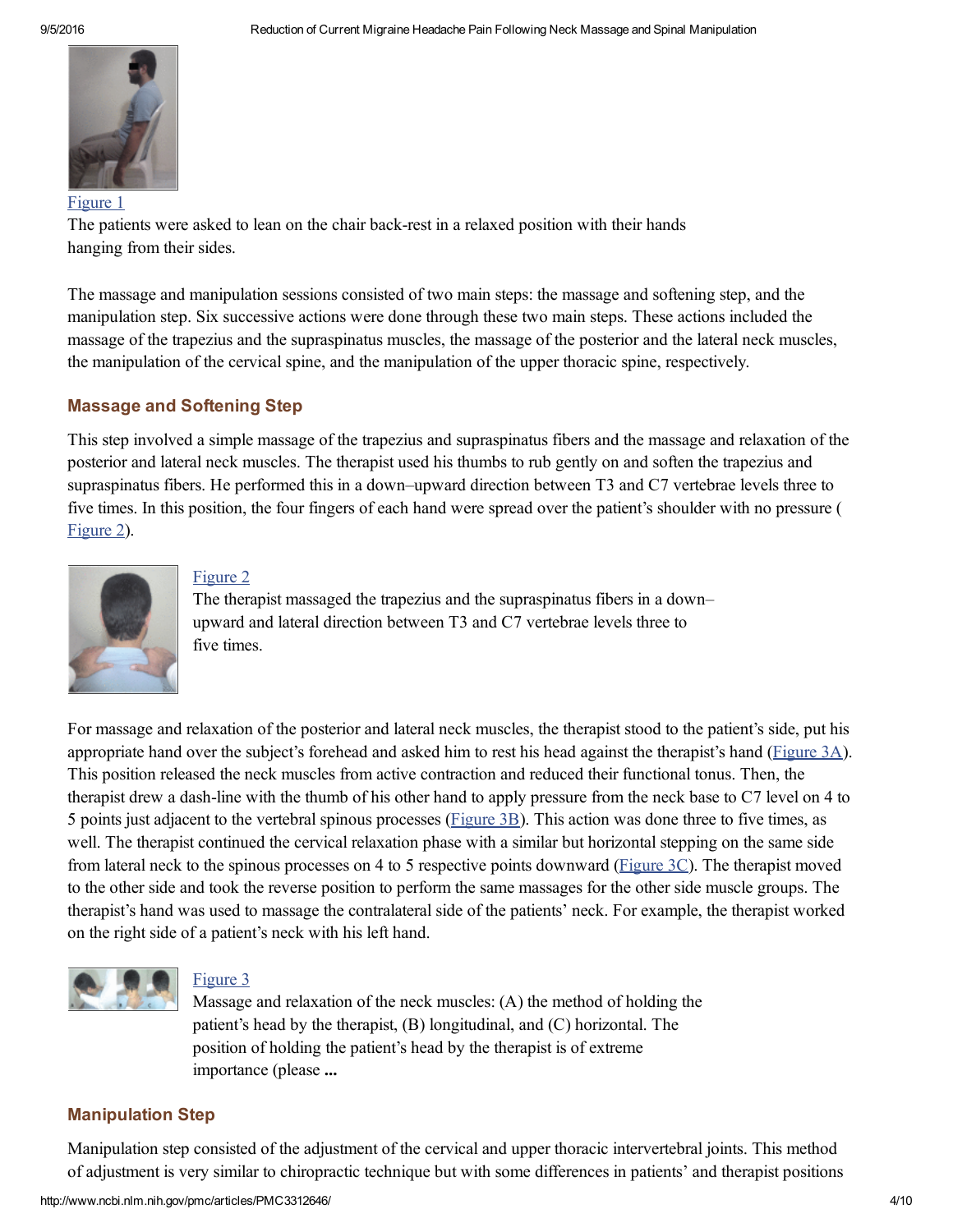relative to each other. To manipulate the cervical spine, we asked the patient to hang the arms freely from the sides leaning relaxed on the chair. Then the therapist took the head in his hands from the back, rotating one hand (eg, left one) upward to put his thumb on the lateral side of the C7 vertebra. The other four fingers were spread upward to the patient's face. The other hand palm covered the patient's temporomaxillary process at the pre-auricular region. The therapist came down to a semisitting position and attached his chest to the chair back. Then the therapist asked the patient to leave his head relaxed. With this positioning, the patient's head had an extreme support and the therapist could rotate the patient's head dorsolaterally with some compression with his hand on his temporoparietal region. With rotating the head to its maximal active movement limit and then exerting some quick gentle force to pass from this limit, 'popping' sounds of variable loudness were able to be detected from the patient's neck corresponding to the adjustment of the cervical intervertebral joints [\(Figure](http://www.ncbi.nlm.nih.gov/pmc/articles/PMC3312646/figure/f4-ijtmb-5-1-5/) 4). The reverse hand positions were applied to manipulate the contralateral intervertebral joints, as well.



### [Figure](http://www.ncbi.nlm.nih.gov/pmc/articles/PMC3312646/figure/f4-ijtmb-5-1-5/) 4

Manipulation of the cervical spine; note the head rotation manoeuvre. Putting the head in its maximum movement limit makes a resistance point such that going beyond this limit produces a popping sound from the spinal joints.

This is a completely painless process. But it should be noted that a loud popping sound of the cervical joints may frighten the patient or be supposed that there may be an injury to the neck. For this reason, before the beginning of the session, the therapist explained to the patients the quality of sounds that may be heard from the neck, and indicated that the sounds are not a sign of neck injury. We performed also a range-of-motion examination of head and neck (flexion, extension, and rotation movements) before and after the manipulation, and assessed for any kind of pain or disturbances after manipulation.

The last step of our intervention is more facilitated and simple. This step included the manipulation of the upper thoracic spinal joints. In this part of the intervention, we asked the patient to maintain the sitting position and to put both hands on the occipitoparietal part of the head with the fingers interlaced. In this position, a triangle is made up of the patient's head and neck, his forearm and arm in each side. The therapist brought his hands from behind to the patient's front side as if attempting to embrace the subject from behind, but with the subject still seated. Then the therapist crossed his hands through the abovementioned triangular space in each side and placed them over the patients' hands. The therapist asked the subject to remain relaxed, then pulled the chest in a backward and upward (posterosuperior) direction imposing a concomitant pressure on back of the head in an opposite direction. This caused the patient's upper thoracic vertebrae from T1 to almost T4 to release in the pedicular joints with a concomitant 'popping' sound [\(Figure](http://www.ncbi.nlm.nih.gov/pmc/articles/PMC3312646/figure/f5-ijtmb-5-1-5/) 5). Finally, the patient was asked to lower the hands, and the therapist gave a gentle massage to the neck, shoulder, and upper arms bilaterally for about 10 to 15 seconds. Although it is not necessary to hear a popping sound during any of the manipulations, this was observed to a greater or lesser degree for all of our subjects.



# [Figure](http://www.ncbi.nlm.nih.gov/pmc/articles/PMC3312646/figure/f5-ijtmb-5-1-5/) 5

Manipulation of the upper thoracic spine: the therapist has to pass his hands from the triangular space forward (A) and put them on the patient's interlaced hands (B).

# Outcome Measurements

Just after the completion of the session, we assessed the subjects' pain by means of the verbal analog scale. Subjects were also asked about any side effects such as neck pain or the aggravation of their headache pain after the therapeutic session. We also calculated percent pain score reduction (PPSR ) for each subject using the following formula: (Pre score –post score)/Pre score. We also asked the subjects to scale their level of satisfaction about our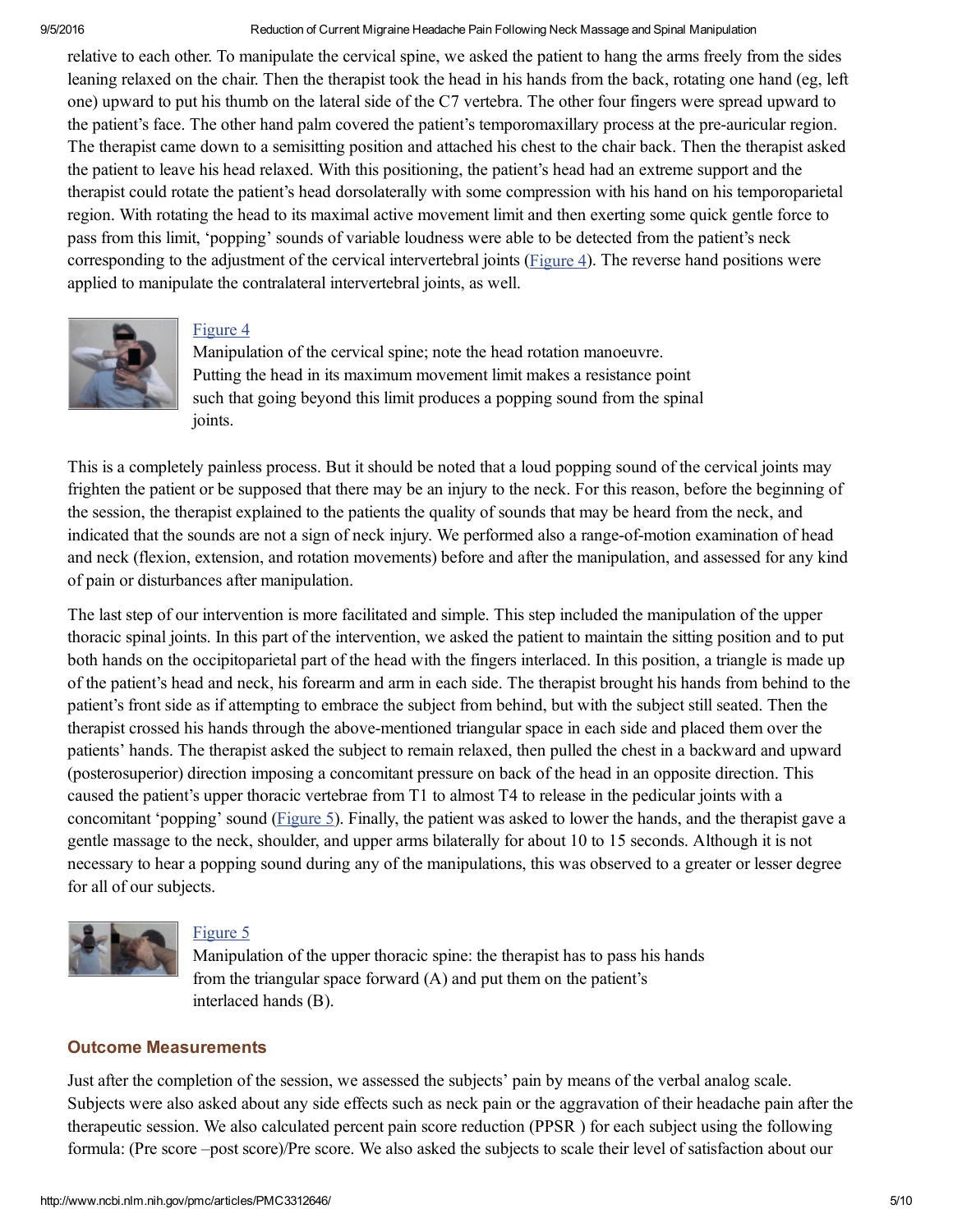physical intervention (massage and manipulation) according to a 7point scale with these ratings: "terrible", "very bad", "bad", "indifferent", "good", "very good" and "excellent".

### **Follow-up**

We requested the subjects to remain in our clinic for one hour after manipulation so that we could observe them and make sure that a remission would not occur in this period; we could also provide standard analgesic therapeutic interventions, if necessary. Finally, after completion of this period, we discharged them. We could not follow two subjects because of sleep deficiency that caused their migraine episode arousal, such that they did not agree to stay in clinic after improvement of their pain, and instead preferred to go home and sleep.

# Ethical Issues

We performed a brief explanation of the therapeutic procedure to each patient and took an informed consent from the patients before including them in the procedure. After the completion of the therapeutic session, the patients were given appropriate analgesic therapeutic care according to the IHS guidelines based upon their demand and their residual painful status. Our study was approved by the Ethical Review Board of Iran University of Medical Sciences (ERBIUMS).

# Statistical Methods

We used the nonparametric Mann-Whitney U test to compare patients' mean pain scores before and after the intervention. We compared achieved scores between different migraine types, patient groups referring with or without nausea, and unilateral or bilateral headache episode. Wilcoxon signed rank test was also used to compare mean pain scores in independent groups. To compare mean pain scores in three successive measurements, we performed repeated measures Analysis of Variances (ANOVA) with Greenhouse-Geisser correction for degrees of freedom. Such an adjustment has been done because of small sample size of our study ( $p = .022$ , Mauchly's test of sphericity for the ANOVA test). We used Statistical Package for Social Studies (SPSS) version 17.0 (Aug 23, 2008) (SPSS Inc., Chicago, IL) to analyze our data. Tolerance for Type one error was 0.05 for all analyses.

# RESULTS

Go to:

Headaches were unilateral in five subjects, and the remaining five persons complained of a bilateral headache episode. Nausea was present in three patients. No other accompanying symptoms were reported by any subject. The mean primary pain score at subjects' referral was  $5.80 \pm 2.25$  that dropped to a mean of  $1.85 \pm 1.11$  ( $p = .005$ ,  $Z = -2.805$ , Wilcoxon signed rank test) just after our therapeutic intervention, and to  $0.56 \pm 0.56$  one hour after the intervention ( $p < .0001$ , F = 44.956, ANOVA) ([Figure](http://www.ncbi.nlm.nih.gov/pmc/articles/PMC3312646/figure/f6-ijtmb-5-1-5/) 6). The average percent pain score reduction immediately following treatment was  $68.10 \pm 18.56\%$ , and the mean pain score change was  $3.95 \pm 1.67$  just after intervention. Eight patients out of 10 had at least 50% reduction in their headache pain scores just after intervention as described by the patients themselves.



### [Figure](http://www.ncbi.nlm.nih.gov/pmc/articles/PMC3312646/figure/f6-ijtmb-5-1-5/) 6

The reduction in the headache pain score was statistically significant after treatment (p=.005 for comparison of before and just after manipulation average pain scores; and p<.0001 for comparison of three successive measurements of average pain ...

Percent pain score reduction (PPSR) was not correlated with the subjects' age (correlation coefficient =  $0.113$ ,  $p =$ .756). The mean PPSR was  $66.31 \pm 22.07\%$  for migraine without aura (MWO) vs. 74.52  $\pm$  4.30% for migraine with aura (MWA) groups. This difference was not statistically significant ( $p = .517$ , Mann-Whitney U test). The mean PPSR after the therapy was  $70.08 \pm 7.40\%$  in patients referred with nausea vs.  $68.21 \pm 22.30\%$  without nausea ( $p = 0.833$ , Mann-Whitney U test). The mean PPSR after intervention was  $74.21 \pm 22.73\%$  in subjects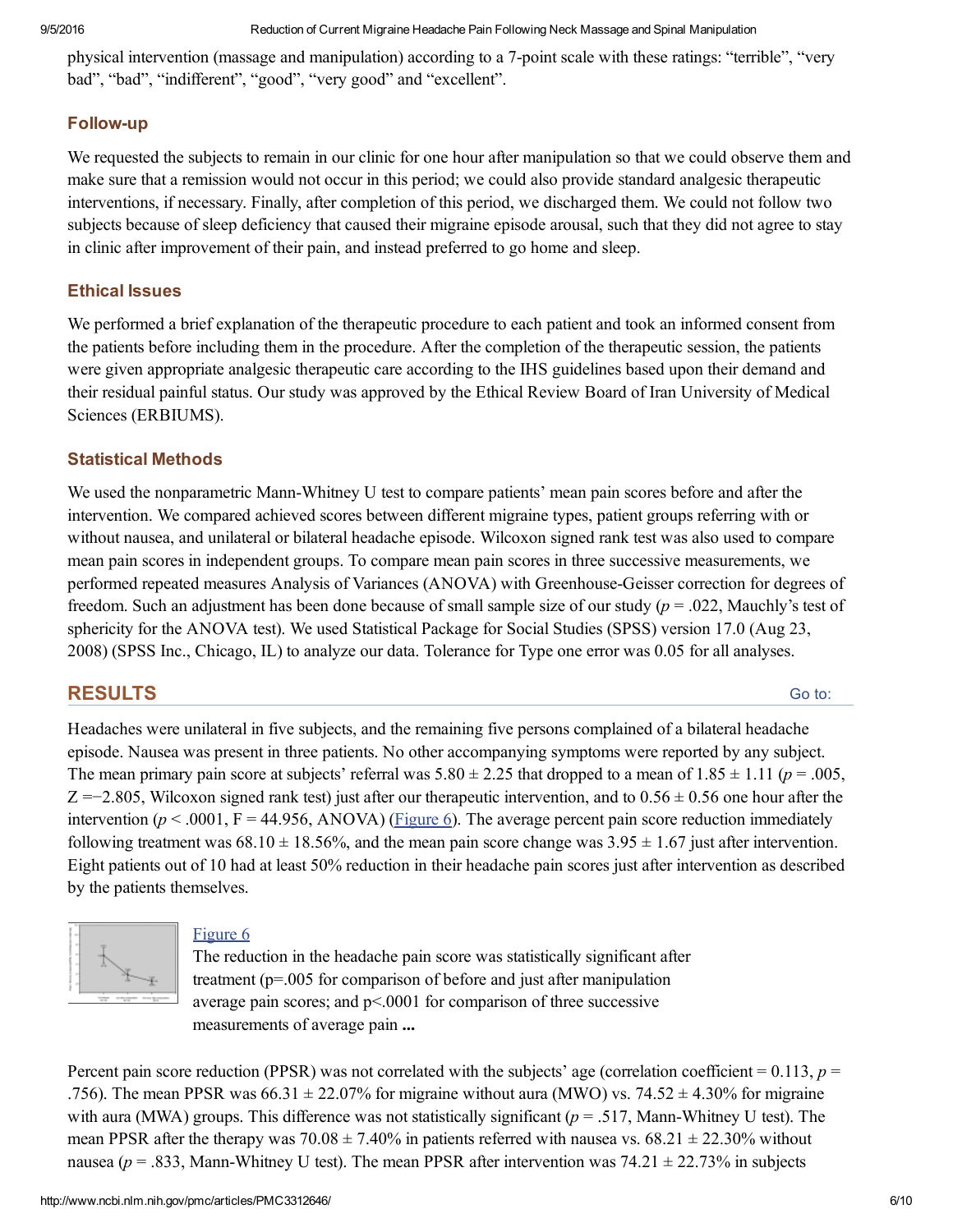referred with a unilateral headache pain vs.  $63.33 \pm 13.59\%$  with a bilateral episode ( $p = .151$ , Mann-Whitney U test). [Table](http://www.ncbi.nlm.nih.gov/pmc/articles/PMC3312646/table/t1-ijtmb-5-1-5/) 1 demonstrates a summary of these comparisons.



[Table](http://www.ncbi.nlm.nih.gov/pmc/articles/PMC3312646/table/t1-ijtmb-5-1-5/) 1

Percent Pain Score Reduction After Manipulation

After one hour of follow-up, there was no recurrence of headache pain for any subject. Three patients requested an oral analgesic drug (one tablet of Iboprofen 400 mg), and one patient with an episode of migraine without aura and pain score of 10 underwent IV fluid therapy with 500 cc of dextrose 5% and a cocktail of dexamethasone 8 mg and methoclopramide 10 mg infused, in addition to 50 mg of promethazine injected intramuscularly in the gluteal region.

There was no reduction in flexion, extension, or rotation of the neck. Also, none of the patients complained from any side effects including neck pain or aggravation of the headache pain, and all of them mentioned experiencing a relaxed, comfortable state after the therapeutic session. Four subjects rated the massage and manipulation intervention as "good", and three rated it as "very good". The remaining three persons rated it as "excellent". These data and other subject details are summarized in [Table](http://www.ncbi.nlm.nih.gov/pmc/articles/PMC3312646/table/t2-ijtmb-5-1-5/) 2.



[Table](http://www.ncbi.nlm.nih.gov/pmc/articles/PMC3312646/table/t2-ijtmb-5-1-5/) 2

Summary of Characteristics of Study Subjects

# **DISCUSION**

The application of massage therapy has already been studied with some promising results as the prophylactic treatment for migraine headaches  $(10)$  $(10)$ . Several clinical trials indicate that spinal manipulation therapy may help in the treatment of migraine headaches. In one study of people with migraines, 22% of those who received chiropractic manipulation reported more than 90% reduction of attacks and 49% reported a significant reduction of the intensity of their migraine headaches  $(21)$  $(21)$  $(21)$ . Harris  $(22)$  $(22)$  reported a case of severe migraine with aura that had begun after the patient was involved in an automobile accident 17 years prior. After 12 weeks of chiropractic treatment, the duration, frequency, and intensity of migraines decreased. In another study, cervical spine manipulation showed similar efficacy as amitriptyline in reducing the migraine intensity in the long term. However, the evidence is weak in this area<sup> $(\frac{23,24}{2})$  $(\frac{23,24}{2})$  $(\frac{23,24}{2})$ </sup>.

The use of spinal manipulation as a treatment for headaches is predicated upon the cervical spine being a contributing factor in the etiology of headaches. The theoretical mechanism is based on the convergence of two peripheral systems of nociception: the trigeminal system and the cervical spinal nerves, particularly C1 to  $C3 \frac{(12)}{2}$  $C3 \frac{(12)}{2}$  $C3 \frac{(12)}{2}$ . The spinal trigeminal nucleus, especially Spinal trigeminal nucleus (Sp5C), is an essential component in the transmission and processing of pain and thermal sensations from the head and face  $(25)$  $(25)$ . So far, sensory nerves innervating cerebral vessels clearly terminate in a region extending from the caudal portion of the spinal trigeminal nucleus (Sp5C) in the medulla to the lower end of the C2 spinal dorsal horn, a region referred to as the trigeminocervical complex $(26)$  $(26)$ . Bovim et al. $(27)$  $(27)$  $(27)$  demonstrated in an experimental study that structures in addition to the zygapophyseal joints, which are innervated by the first three cervical nerves, might contribute to or cause headaches. Another possible connection between the cervical spine and headache is an anatomic connection between cervical spine musculature and the spinal dura. A dense connective tissue bridge connects the rectus capitus posterior minor (RCPM) with the spinal dura at the level of the atlanto-occipital junction. The connective tissue fibers are oriented perpendicular to the dura, which is a pain sensitive structure known to be a source of headache pain. It is hypothesized that mechanical dysfunction of the atlanto-occipital junction and/or hypertonicity of the RCPM may exert a traction force on the dura through the connective tissue bridge and thereby produce headache pain<sup>([12](#page-8-8))</sup>. These pathophysiologic approaches may be the common ground of migraine with the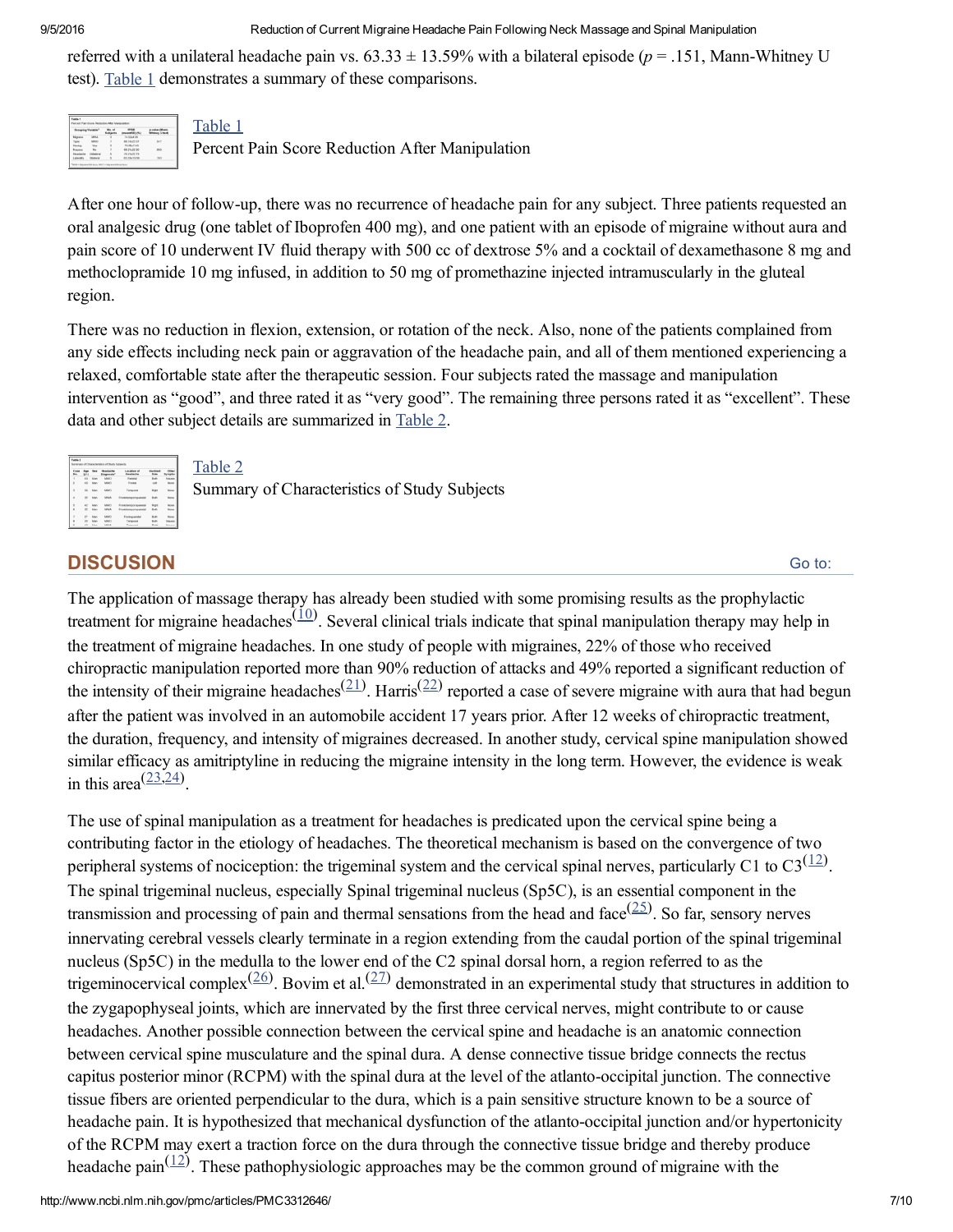cervicogenic headache. This is because nerve-vessel compression on the C2 root, where the ventral ramus crosses the upper cervical segment of the vertebral artery, and ipsilateral C2-C3 nerve or nerve root involvement and possible secondary central somatosensory dysfunction both were hypothesized as causes for cervicogenic headache $(28)$  $(28)$ .

Since abortive therapy of headaches accounts for a main part of the therapeutic costs in migraine treatment<sup>([3\)](#page-7-2)</sup>, the application of drug-free physical treatment modalities could potentially reduce the costs of treating migraine headaches. Our results may also emphasize that stratified care should include nonpharmacologic and other nonspecific treatment modalities for milder headaches with a stronger pharmacotherapy program being used when appropriate  $(29)$  $(29)$ . In addition, the continued pain reduction and absence of headache recurrence in the hour following treatment could be explained by an increase in the plasma beta-endorphin concentrations, which has been proposed in previous studies  $\frac{(16)}{2}$  $\frac{(16)}{2}$  $\frac{(16)}{2}$ .

It is worth mentioning the long-standing concern regarding the potential for serious complications including vascular injury and overall safety of cervical spine manipulation. None of the patients in our study reported any side effects like cervical pain or headache aggravation following the cervical manipulation. Further, the state of relaxation and the expression of no pain or disturbance while performing the manipulations made it so acceptable for the patients. While this may be true in the majority of studies, cervical spinal manipulation may have a very small potential risk of serious adverse events following treatment, which must be considered in the formation of clinical guidelines  $(30,31)$  $(30,31)$  $(30,31)$ . It has been reported that chiropractic manipulation increases the risk of vertebral artery dissection and stroke or transient ischemic attack approximately six-fold  $(32)$  $(32)$ . Wada et al.  $(33)$  $(33)$  $(33)$  reported a case of internal jugular vein thrombosis following to the shiatsu massage of the neck in a 35-year-old man. In the present study, all manipulations were performed by a trained physician (Y. J.). Although the applied techniques were from Yumeiho therapy—a newly arisen Japanese manipulative therapy—they were not substantially different from chiropractic manipulations.

We do not know whether the neck massage, manipulation, or the combination of these modalities improved the painful status of the subjects. Determination of this issue needs future comparative studies. The absence of a control group and a low number of subjects severely limits the value of our findings. However, in the absence of similar reports of the application of this technique, it can be a good basis as a preliminary novel idea for future large scale studies.

# **CONCLUSION**

We demonstrated in this preliminary study that cervical spinal massage and manipulation could significantly reduce the headache pain intensity in acute migraine attacks. However, future controlled studies with larger sample sizes are necessary to confirm the findings of the present study.

# **Footnotes**

### CONFLICT OF INTEREST NOTIFICATION

The authors declare that there are no conflicts of interest.

# REFERENCES

<span id="page-7-0"></span>1. Stovner L, Hagen K, Jensen R, et al. The global burden of headache: a documentation of headache prevalence and disability worldwide. Cephalalgia. 2007;27(3):193-210. doi: 10.1111/j.1468-2982.2007.01288.x. [\[PubMed](http://www.ncbi.nlm.nih.gov/pubmed/17381554)] [\[Cross](http://dx.doi.org/10.1111%2Fj.1468-2982.2007.01288.x) Ref]

<span id="page-7-1"></span>2. Andlin-Sobocki P, Jonsson B, Wittchen HU, et al. Cost of disorders of the brain in Europe. Eur J Neurol. 2005;12(Suppl 1):1–27. doi: 10.1111/j.14681331.2005.01202.x. [\[PubMed\]](http://www.ncbi.nlm.nih.gov/pubmed/15877774) [\[Cross](http://dx.doi.org/10.1111%2Fj.1468-1331.2005.01202.x) Ref]

<span id="page-7-2"></span>3. Goldberg LD. The cost of migraine and its treatment. Am J Manag Care. 2005;11(2 Suppl):S62–S67. [\[PubMed\]](http://www.ncbi.nlm.nih.gov/pubmed/16095269)

Go to:

Go to: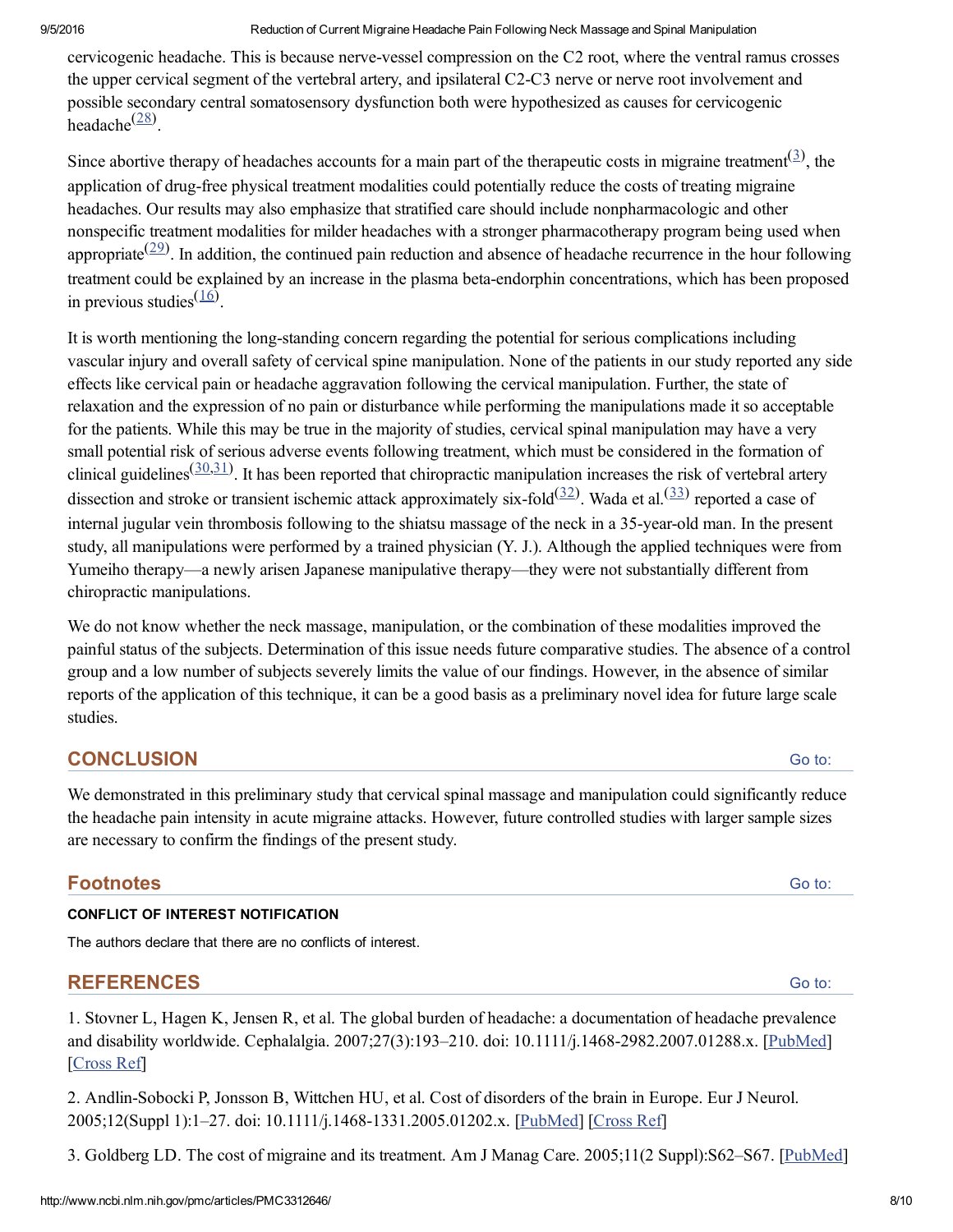<span id="page-8-0"></span>4. Evers S, Afra J, Frese A, et al. EFNS guideline on the drug treatment of migraine –revised report of an EFNS task force. Eur J Neurol. 2009;16(9):968–981. doi: 10.1111/j.14681331.2009.02748.x. [\[PubMed\]](http://www.ncbi.nlm.nih.gov/pubmed/19708964) [\[Cross](http://dx.doi.org/10.1111%2Fj.1468-1331.2009.02748.x) Ref]

<span id="page-8-1"></span>5. Dodick DW, Martin VT, Smith T, et al. Cardiovascular tolerability and safety of triptans: a review of clinical data. Headache. 2004;44(Suppl 1):S20-S30. doi: 10.1111/j.1526-4610.2004.04105.x. [\[PubMed\]](http://www.ncbi.nlm.nih.gov/pubmed/15149490) [\[Cross](http://dx.doi.org/10.1111%2Fj.1526-4610.2004.04105.x) Ref]

<span id="page-8-2"></span>6. Cunnington M, Ephross S, Churchill P. The safety of sumatriptan and naratriptan in pregnancy: what have we learned? Headache. 2009;49(10):1414–1422. doi: 10.1111/j.15264610.2009.01529.x. [\[PubMed](http://www.ncbi.nlm.nih.gov/pubmed/19804390)] [\[Cross](http://dx.doi.org/10.1111%2Fj.1526-4610.2009.01529.x) Ref]

<span id="page-8-3"></span>7. Olesen J, Diener HC, Schoenen J, et al. No effect of eletriptan administration during the aura phase of migraine. Eur J Neurol. 2004;11(10):671–677. doi: 10.1111/j.14681331.2004.00914.x. [\[PubMed\]](http://www.ncbi.nlm.nih.gov/pubmed/15469451) [\[Cross](http://dx.doi.org/10.1111%2Fj.1468-1331.2004.00914.x) Ref]

<span id="page-8-4"></span>8. Katsarava Z, Holle D, Diener HC. Medication overuse headache. Curr Neurol Neurosci Rep. 2009;9(2):115– 119. doi: 10.1007/s11910-009-0019-4. [\[PubMed\]](http://www.ncbi.nlm.nih.gov/pubmed/19268034) [\[Cross](http://dx.doi.org/10.1007%2Fs11910-009-0019-4) Ref]

<span id="page-8-5"></span>9. Meskunas CA, Tepper SJ, Rapoport AM, et al. Medications associated with probable medication overuse headache reported in a tertiary care headache center over a 15-year period. Headache. 2006;46(5):766–772. doi: 10.1111/j.15264610.2006.00442.x. [\[PubMed\]](http://www.ncbi.nlm.nih.gov/pubmed/16643579) [\[Cross](http://dx.doi.org/10.1111%2Fj.1526-4610.2006.00442.x) Ref]

<span id="page-8-6"></span>10. Lawler SP, Cameron LD. A randomized, controlled trial of massage therapy as a treatment for migraine. Ann Behav Med. 2006;32(1):50-59. doi: 10.1207/s15324796abm3201 6. [\[PubMed](http://www.ncbi.nlm.nih.gov/pubmed/16827629)] [\[Cross](http://dx.doi.org/10.1207%2Fs15324796abm3201_6) Ref]

<span id="page-8-7"></span>11. Lipton SA. Prevention of classic migraine headache by digital massage of the superficial temporal arteries during visual aura. Ann Neurol. 1986;19(5):515–516. doi: 10.1002/ana.410190521. [[PubMed](http://www.ncbi.nlm.nih.gov/pubmed/3717913)] [\[Cross](http://dx.doi.org/10.1002%2Fana.410190521) Ref]

<span id="page-8-8"></span>12. Gay RE, Nelson CF. Clinical efficacy of chiropractic treatment. In: Wainapel SF, Fast A, editors. Alternative Medicine and Rehabilitation: A Guide for Practitioners. New York: Demos Medical Publishing; 2003. pp. 67–71.

<span id="page-8-9"></span>13. Piovesan EJ, Di Stani F, Kowacs PA, et al. Massaging over the greater occipital nerve reduces the intensity of migraine attacks: evidence for inhibitory trigemino-cervical convergence mechanisms. Arq Neuropsiquiatr. 2007;65(3A):599–604. doi: 10.1590/S0004282X2007000400010. [\[PubMed](http://www.ncbi.nlm.nih.gov/pubmed/17876398)] [\[Cross](http://dx.doi.org/10.1590%2FS0004-282X2007000400010) Ref]

<span id="page-8-10"></span>14. Schabert E, Crow WT. Impact of osteopathic manipulative treatment on cost of care for patients with migraine headache: a retrospective review of patient records. J Am Osteopath Assoc. 2009;109(8):403–407. [[PubMed\]](http://www.ncbi.nlm.nih.gov/pubmed/19706829)

<span id="page-8-11"></span>15. Vicenzino B, Collins D, Benson H, et al. An investigation of the interrelationship between manipulative therapy-induced hypoalgesia and sympathoexcitation. J Manipulative Physiol Ther. 1998;21(7):448–453. [\[PubMed\]](http://www.ncbi.nlm.nih.gov/pubmed/9777544)

<span id="page-8-12"></span>16. Maigne JY, Vautravers P. Mechanism of action of spinal manipulative therapy. Joint Bone Spine. 2003;70(5):336–341. doi: 10.1016/S1297319X(03)000745. [\[PubMed\]](http://www.ncbi.nlm.nih.gov/pubmed/14563460) [\[Cross](http://dx.doi.org/10.1016%2FS1297-319X(03)00074-5) Ref]

<span id="page-8-13"></span>17. Dodick DW. Examining the essence of migraine–is it the blood vessel or the brain? A debate. Headache. 2008;48(4):661–667. doi: 10.1111/j.15264610.2008.01079.x. [\[PubMed\]](http://www.ncbi.nlm.nih.gov/pubmed/18377395) [[Cross](http://dx.doi.org/10.1111%2Fj.1526-4610.2008.01079.x) Ref]

<span id="page-8-14"></span>18. Moskowitz MA. The visceral organ brain: implications for the pathophysiology of vascular head pain. Neurology. 1991;41(2(Pt 1)):182–186. [\[PubMed\]](http://www.ncbi.nlm.nih.gov/pubmed/1992359)

<span id="page-8-15"></span>19. Knight YE, Goadsby PJ. The periaqueductal grey matter modulates trigeminovascular input: a role in migraine? Neuroscience. 2001;106(4):793–800. doi: 10.1016/S03064522(01)003037. [\[PubMed\]](http://www.ncbi.nlm.nih.gov/pubmed/11682164) [\[Cross](http://dx.doi.org/10.1016%2FS0306-4522(01)00303-7) Ref]

<span id="page-8-16"></span>20. International Headache Society. Headache Classification Subcommittee of the International Headache Society. Oxford, UK: Blackwell Publishing; 2005. The International Classification of Headache Disorders, 2nd Edition. 1st Revision.

<span id="page-8-17"></span>21. Tuchin PJ, Pollard H, Bonello R. A randomized controlled trial of chiropractic spinal manipulative therapy for migraine. J Manipulative Physiol Ther. 2000;23(2):91–95. doi: 10.1016/S0161-4754(00)90073-3. [\[PubMed\]](http://www.ncbi.nlm.nih.gov/pubmed/10714533) [\[Cross](http://dx.doi.org/10.1016%2FS0161-4754(00)90073-3) Ref]